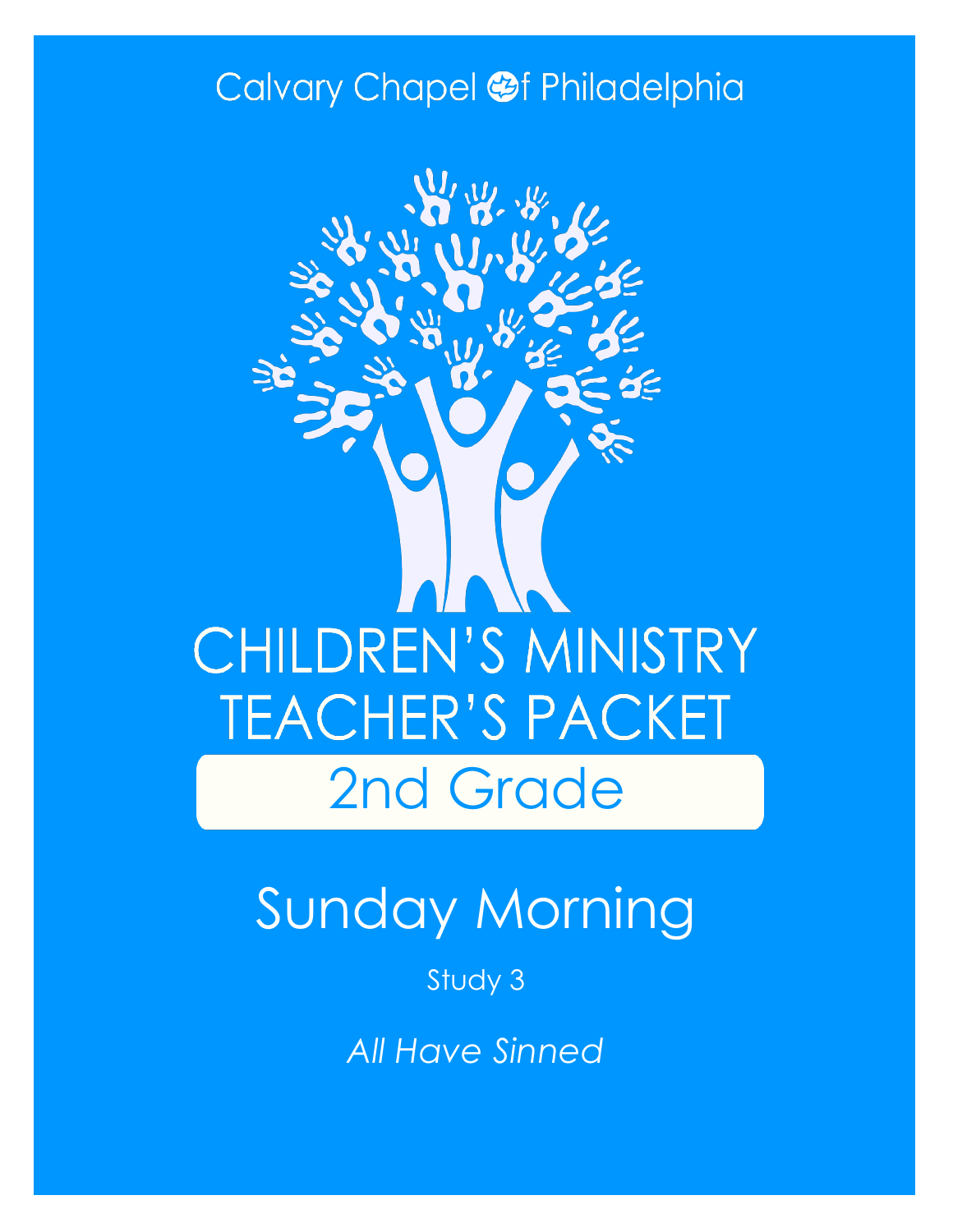### All Have Sinned

The Objective is the key concept for this weeks lesson. It should be the main focus of the study

These are the key verses that you will find helpful in teaching your study this week. The "Main passage" is the basis of the study, where the other verse support the objective of the lesson.

These are the books of the Bible we will be memorizing. New books for this month are in bold. If a student can memorize all the books up to this month's books, you may give them a prize from the "reward box" found on your cart.

An introductory activity or question that will settle the class, draw their attention to the study and prepare their hearts for God's Word.

**Objective This lesson will show how sin began with the fall of man in Genesis 3 and has spread to all men, but God has promised to send a Savior to defeat sin.**

#### **Key Verses**

Genesis 3—Main Teaching Passage Romans 3:23 James 2:10

#### **Books to Memorize**

Genesis, Exodus, Leviticus, Numbers, Deuteronomy, Joshua, Judges, Ruth, 1&2 Samuel, 1&2 King, 1&2 Chronicles, Ezra, Nehemiah, Esther, Job, Psalms, Proverbs, Ecclesiastes, Song of Solomon, Isaiah, Jeremiah, Lamentations, Ezekiel, Daniel, Hosea, Joel, Amos, Obadiah, Jonah, Micah, Nahum, **Habakkuk, Zephaniah, Haggai, Zechariah, Malachi**

#### **Hook**

On your cart will be a clear cup and some food dye. Write the word "Me" on the bottom of the cup and fill the cup with water. Tell the class you are going to drop the dye into the top of the water and ask if they think it will spread to the bottom of the water. Then do a demonstration and note how the dye spreads.

This illustrates how we became sinners. As we will see today, humanity's sin started with Adam and Eve, but it didn't end there. Sin has spread down to every person in human history except for Jesus, eventually reaching us. Even though we weren't there where sin originally started, sin has spread to all of us and to the rest of humanity.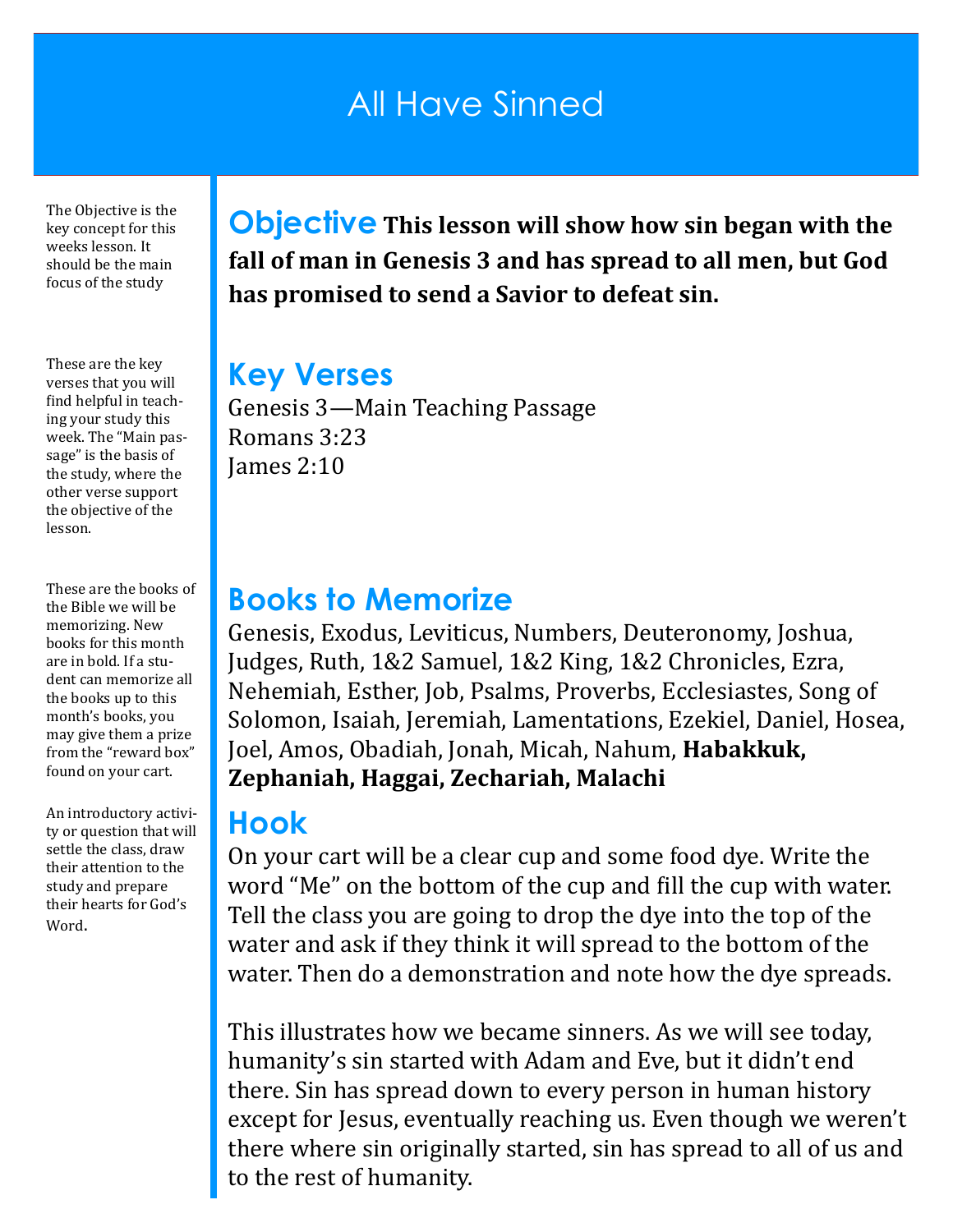What does the Bible say? This is where we will read a passage or series of passages that teach on the subject of the day.

The interpretation/ exegesis of the passage. What does this passage mean? How does this passage apply to my life?

# BOOK

Two weeks ago, we saw the story of how God created the first two humans, Adam and Eve. We looked last week at the one rule God gave them, that they were not to eat of the tree of the knowledge of good and evil, and how breaking one of God's rules is called sin. Today we will see the first time in all of history that a human sinned.

In Genesis 3, we are introduced to a Serpent being used by Satan. The Serpent asked Eve whether or not she and Adam could eat from all the trees of the garden, but Eve answered that they could eat of every tree except the tree of the knowledge of good and evil, and that the day they ate of it, they would surely die. The Serpent challenged that claim, saying the fruit would make her like God and allow her to know good from evil. Eve gave in to the temptation and ate the fruit. She then gave it to Adam and he ate too. Immediately, they realized something was wrong.

God called to Adam and Even in the garden and asked them where they were and what they had done. Adam blamed Eve for his sin, and Eve blamed the Serpent. Because Adam and Eve had done this, God punished them. Adam would face difficulty in his work, Eve would experience pain in giving birth, and both of them were kicked out of the garden. But God was also merciful to Adam and Eve in two ways: first, He did not kill them that day for eating the fruit, and second, He promised to send a Man who would defeat the Serpent and make all things right (Genesis 3:15).

### $LOCK$

For the first two chapters of the Bible, everything was great. Adam and Eve lived with God in the garden He created specially for them. There was no sin or death, and everything was right in the world. But something went terribly wrong, and now we live in a world that is far from perfect. The problem is sin. Last week we studied what sin is. Today we are going to see where sin came from.

As we saw last week, God gave Adam and Eve one rule. They could eat from any tree except for the tree of the knowledge of good and evil. When Eve and then Adam broke that rule, they knowingly, deliberately disobeyed God. That's called sin. As a consequence for their sin, Adam and Eve lost the perfection and harmony of life in Eden.

Unfortunately, the problems didn't end with Adam and Eve. Their kids, grandkids, and all their descendants after them were sinners too. In fact, the Bible says in Romans 3:23 that all have sinned, and as a result, have fallen short of God's glory. Every human who's ever lived (but one) has been a sinner. Not one of us has lived up to God's perfect standard.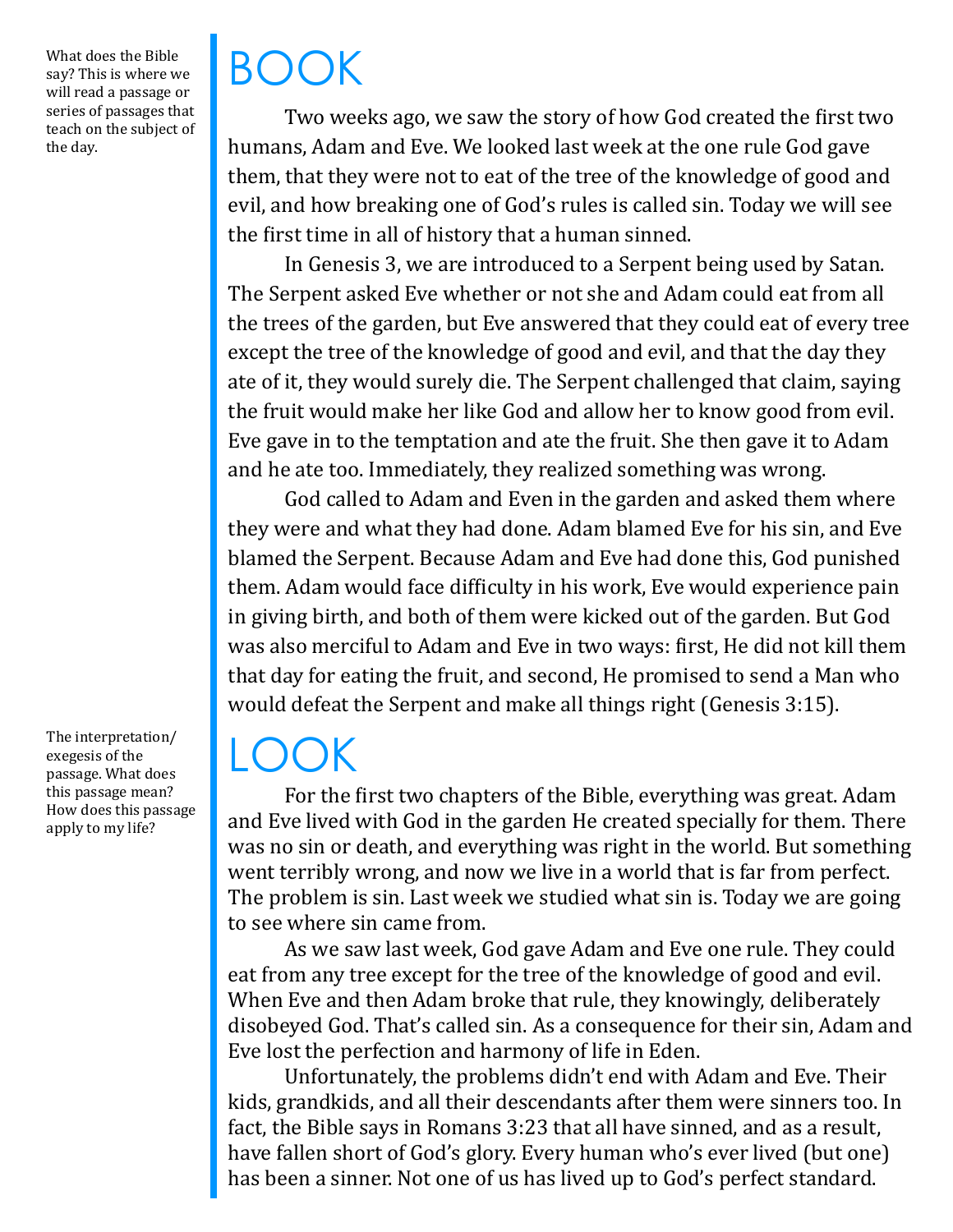## LOOK (Continued)

Some people might argue that they are not a sinner because they haven't done anything "really bad." Sure, they might lie or take things that don't belong to them, but they've never robbed a bank or killed anyone. But the Bible doesn't say that only "really bad" people are sinners. James 2:10 says that even if someone were to keep every law except one, he would be guilty of breaking the whole law. When a police officer pulls someone over for speeding, it doesn't matter that they've never broken another law– they broke the law. The same way, it only takes one sin, or breaking of God's law, to make us a sinner.

This all sounds like really bad news, and it is. Luckily, we will be spending the rest of the year talking about the good news (which is actually what the word "Gospel" means). We saw the beginning of that good news at the end of today's story in Genesis 3. When Adam and Eve sinned, they should have died there and then, just as God told them. But in His mercy, He did not kill them that day, and further He promised that one day, one of Eve's descendants would defeat the Serpent and overcome sin. That Man would defeat sin, not just for Adam and Eve, but for us as well. That Man would save us from our sins. That Man would be Jesus.

### TOOK

As a class, review the books of the Bible Genesis-Malachi.

Review the lesson by asking the class how sin entered the world. Does it affect everybody?

**Pray:** Thank God for His mercy and for promising to send a Savior to defeat sin. Ask Him to help you to fight against sin.

**Parent Question:** Why is the story of Adam and Eve's sin important?

What is my response to this passage of Scripture? How should my life change according to what this passage teaches me? What are the practical things I can do throughout the week to make this true in my life?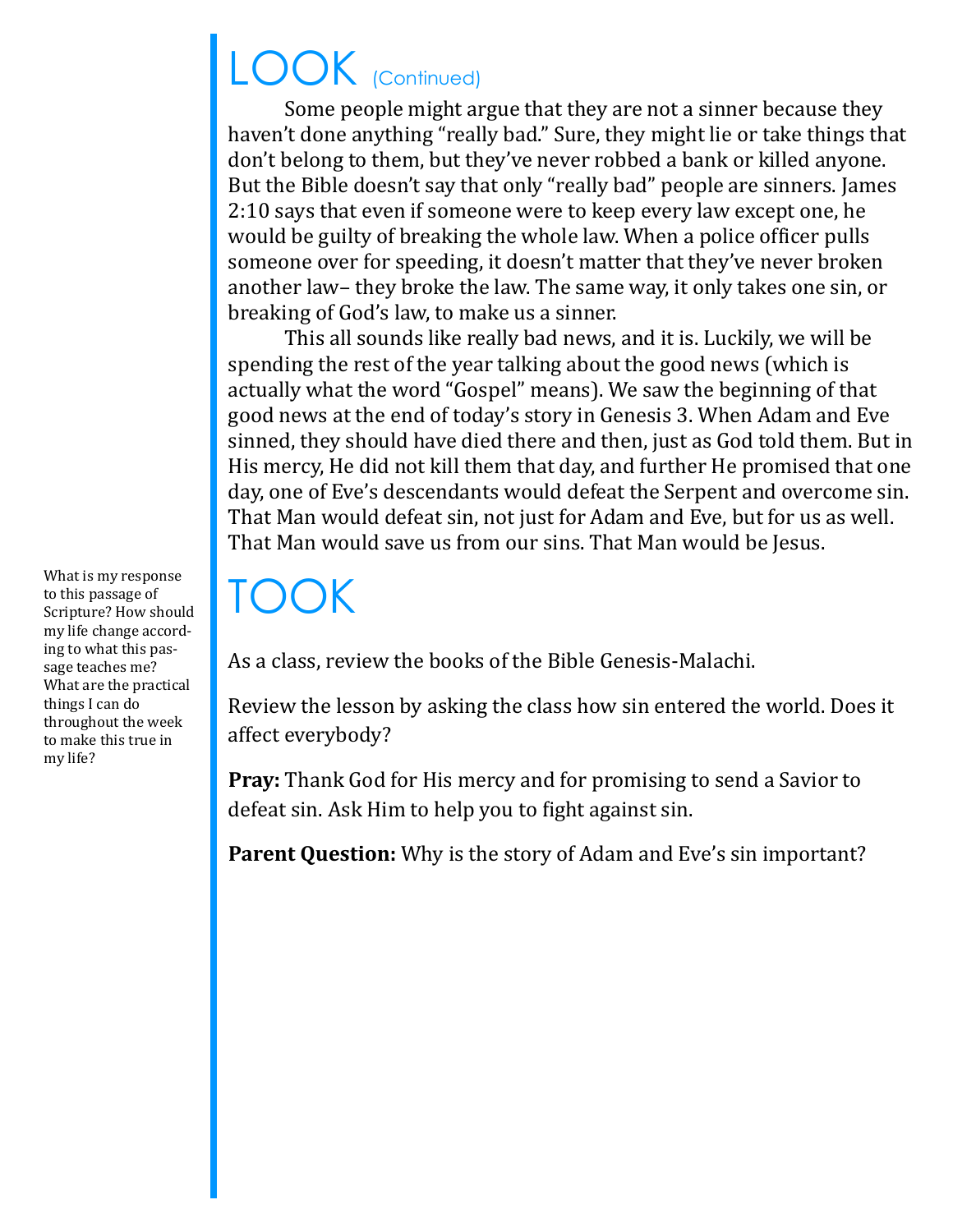## FURTHER STUDY

#### **Commentary on Genesis 3:1-6, 14-19 by David Guzik**

#### *MAN'S TEMPTATION AND FALL*

A. The temptation from the serpent.

1.  $(Gen 3:1)$  The serpent begins his temptation.

Now the serpent was more cunning than any beast of the field which the LORD God had made. And he said to the woman, "Has God indeed said, 'You shall not eat of every tree of the garden'?"

a. **The serpent**: The text here does not, by itself alone, clearly identify the **serpent** as Satan, but the rest of the Bible makes it clear this is Satan appearing as a serpent.

i. In **[Ezekiel 28:13](https://www.blueletterbible.org/kjv/ezekiel/28/13-19/s_830013)-19** tells us that Satan was in Eden. Many other passages associate a serpent or a snake-like creature with Satan (such as [Job 26:13](https://www.blueletterbible.org/kjv/job/26/13/s_462013) and [Isaiah 51:9\)](https://www.blueletterbible.org/kjv/isaiah/51/9/s_730009). [Revelation 12:9](https://www.blueletterbible.org/kjv/revelation/12/9/s_1179009) and [20:2](https://www.blueletterbible.org/kjv/revelation/20/2/s_1187002) speak of *the dragon, that serpent of old, who is the Devil and Satan*.

ii. The representation of Satan as a serpent makes the idea of Moses saving Israel by lifting up a bronze serpent all the more provocative ([Numbers 21:8](https://www.blueletterbible.org/kjv/numbers/21/8-9/s_138008)-9), especially when Jesus identifies *Himself* with that very serpent ([John 3:14\)](https://www.blueletterbible.org/kjv/john/3/14/s_1000014). This is because in this picture, the serpent (a personification of sin and rebellion) is made of *bronze* (a metal associated with judgment, since it is made with fire). The lifting of a bronze serpent is the lifting up of sin judged, in the form of a cross.

iii. [Ezekiel 28](https://www.blueletterbible.org/kjv/ezekiel/28/1-26/s_830001) tells us Satan, before his fall, was an angel of the highest rank and prominence, even the "worship leader" in heaven. [Isaiah 14](https://www.blueletterbible.org/kjv/isaiah/14/1-32/s_693001) tells us Satan's fall had to do with his desire to be equal to or greater than God, to set his will against God's will.

b. **The serpent was more cunning than any beast**: Satan's effectiveness is often found in His cunning, crafty ways. We can't outsmart Satan, but we can overcome him with the power of Jesus.

i. It was the craftiness of Satan that made him successful against Eve: *as the serpent deceived Eve by his craftiness*([2 Corinthians 11:3\).](https://www.blueletterbible.org/kjv/2corinthians/11/3/s_1089003)

c. **And he said to the woman**: Apparently, before the curse pronounced in [Genesis 3:14](https://www.blueletterbible.org/kjv/genesis/3/14-15/s_3014)-15, the serpent was different than what we know today as a serpent. This creature didn't *start* as a snake as we know it, it *became* one.

i. "The creature that tempted Eve became a serpent as a result of God's judgment on it, and it went slithering away into the bushes to the intense horror of Adam and Eve." (Boice)

ii. Demonic spirits evidently have the ability, under certain circumstances, to indwell human or animal bodies [\(Luke 8:33\).](https://www.blueletterbible.org/kjv/luke/8/33/s_981033) On this occasion, Satan chose to indwell the body of a pre-curse serpent.

iii. Poole says the woman wasn't surprised at the serpent's speaking because Adam and Eve had free conversation with angelic beings that often appeared in the form of men. If this is true, it wasn't so strange to Eve that an angelic being might appear to her in the form of a beautiful pre-curse serpent.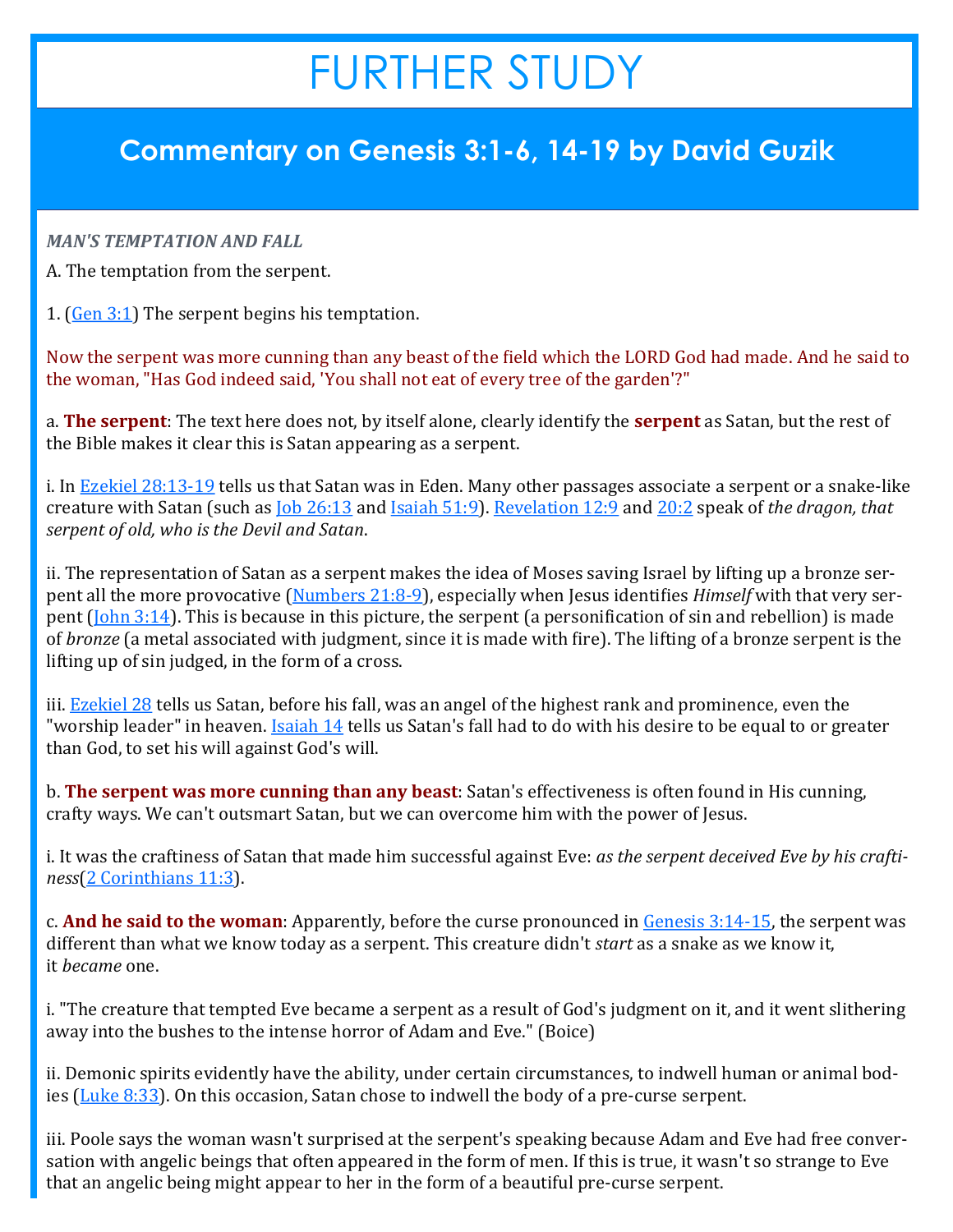iv. Perhaps Satan made the voice supernaturally seem to come forth from the serpent, or perhaps Satan "said" this to Eve in her thoughts. *What* Satan said is more important than *how* he said it.

d. **To the woman**: Satan brought his temptation against the woman because he perceived she was more vulnerable to attack. This is because she did not receive the command to not eat of the tree of the knowledge of good and evil directly from God but through Adam [\(Genesis 2:15](https://www.blueletterbible.org/kjv/genesis/2/15-17/s_2015)-17).

i. Perhaps Satan knew by observation Adam didn't do an effective job in communicating to Eve what the LORD told him. This failure on Adam's part made Eve more vulnerable to temptation.

ii. Satan will often attack a chain at its weakest link, so he gets at Adam by tempting Eve. The stronger ones in a "chain" must expect attack against weaker links and support them against those attacks.

iii. It was also in God's plan to allow Satan to tempt Eve this way. If Adam would have sinned first, and if he had given the fruit to Eve, she might have a partial excuse before God: "I was simply obeying the head of our home. When he gave me the fruit, I ate of it."

e. **Has God indeed said**: Satan's first attack is leveled against the Word of God. If he can get Eve confused about what God said, or to doubt what God said, then his battle is partially won.

i. From the beginning, Satan has tried to undermine God's people by undermining God's Word. He can undermine just as effectively by getting us to *neglect* God's Word as by getting us to doubt it.

f. **"Has God indeed said, 'You shall not eat of every tree of the garden'?"** Satan took God's positive command (*Of every tree of the garden you may freely eat; but of the tree of the knowledge of good and evil you shall not eat* [[Genesis 2:16](https://www.blueletterbible.org/kjv/genesis/2/16-17/s_2016)-17]) and rephrased it in a negative way: "God won't let you eat of every tree."

2.  $(Gen 3:2-3)$  $(Gen 3:2-3)$  $(Gen 3:2-3)$  Eve's reply to the serpent.

And the woman said to the serpent, "We may eat the fruit of the trees of the garden; but of the fruit of the tree which is in the midst of the garden, God has said, 'You shall not eat it, nor shall you touch it, lest you die.' "

a. **And the woman said to the serpent**: Eve's first mistake was in even carrying on a discussion with the serpent. We are called to talk to the devil, but never to have a discussion with him. We simply and strongly tell him, "*The Lord rebuke you!*" [\(Jude 9\)](https://www.blueletterbible.org/kjv/jude/1/9/s_1167009)

b. **We may eat of the fruit of the trees of the garden**: Eve's knowledge of what she should not do is partially correct, but what she doesn't seem to know makes her all the more vulnerable to deception.

i. Eve does not seem to know the *name* of this tree; she only calls it **the tree in the midst of the garden**, instead of *the tree of the knowledge of good and evil* [\(Genesis 2:17\).](https://www.blueletterbible.org/kjv/genesis/2/17/s_2017)

ii. Eve misquoted God's command to Adam. Her words, "**you shall not eat it**" and "**lest you die**" are close enough, but she added to the command and put words in God's mouth when she said, "**nor shall you touch it**." Of course, it was a good idea to completely avoid the temptation; no good could come from massaging the fruit you're not supposed to eat. But it is a dangerous thing to teach the doctrines of man as if they are the commandments of God ([Matthew 15:9\).](https://www.blueletterbible.org/kjv/matthew/15/9/s_944009)

iii. Clarke on **nor shall you touch it**: "Some Jewish writers … state that as soon as the woman had asserted this, the serpent pushed her against the tree and said, 'See, you have *touched* it, and are still alive; you may therefore safely *eat* of the fruit, for surely you shall not die.'"

c. **God has said**: Eve's ignorance of exactly what God said was really Adam's responsibility. He did a poor job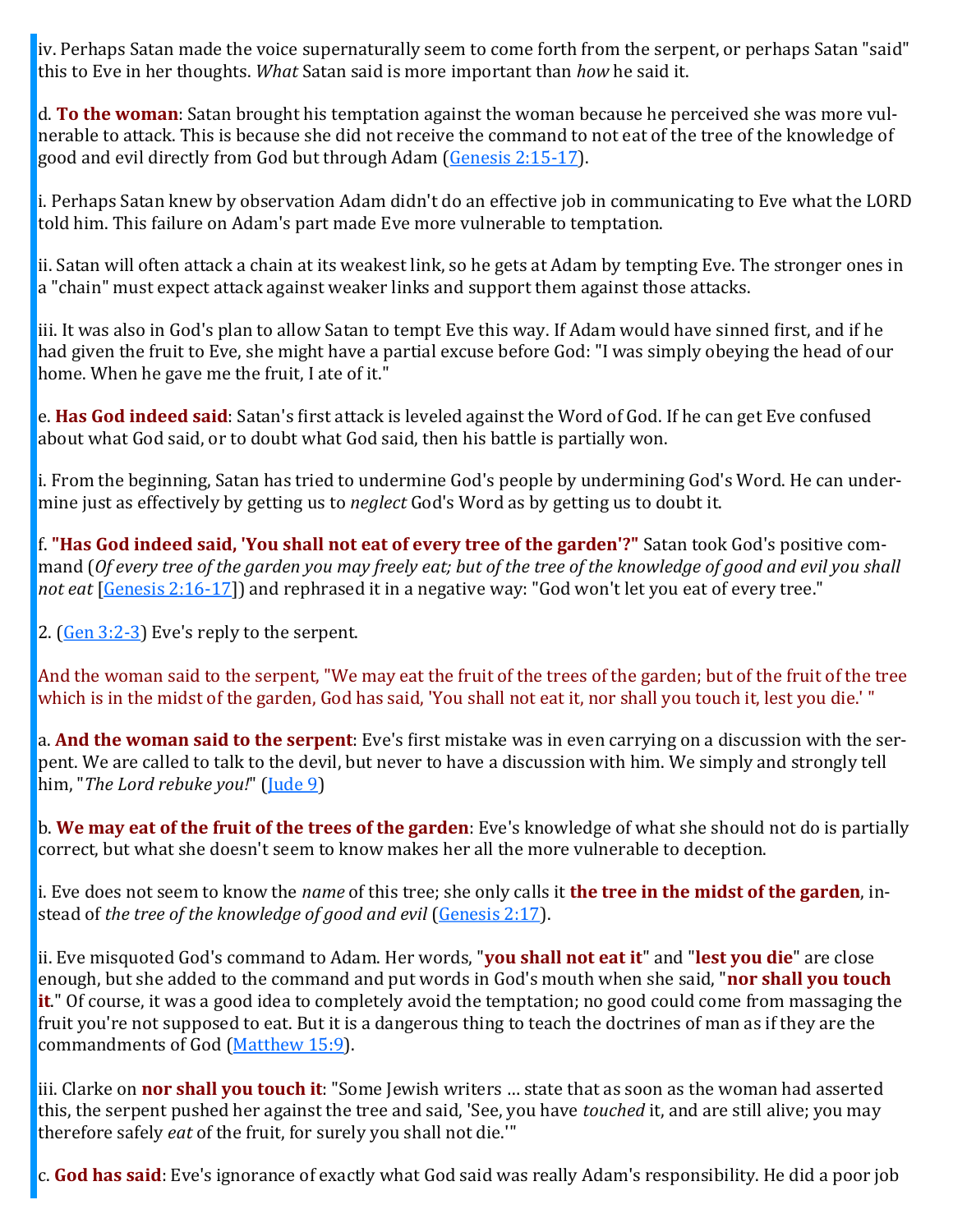of relating to his wife the word God gave him.

i. We can almost picture Adam telling Eve, "See that tree in the middle of the garden? Don't touch it or God says we'll die!" While this is better than saying nothing, what Adam *didn't* explain made a vulnerable place where Satan could attack.

d. **Lest you die**: This may seem like a small thing to hinge the destiny of the human race and all creation on. But the tree was nothing more than a restraint on Adam and Eve. It reminded them *they* were not God, that God had a legitimate claim on their obedience, and that they were responsible to Him.

3. ([Gen 3:4](https://www.blueletterbible.org/kjv/genesis/3/4-5/s_3004)-5) Satan's direct challenge to God's Word.

Then the serpent said to the woman, "You will not surely die. For God knows that in the day you eat of it your eyes will be opened, and you will be like God, knowing good and evil."

a. **You will not surely die**: Satan effectively laid the groundwork. He drew Eve into a discussion with him and planted the seed of doubt about God's Word, and he exposed Eve's incomplete understanding of God's Word. Now he moves in for the kill, with an outright contradiction of what God said.

i. Satan can only effectively work when he has established a foothold. No one falls like Adam and Eve will fall, "all of a sudden." A foundation has been laid.

ii. This is why we are called to never *give place to the devil* ([Ephesians 4:27\)](https://www.blueletterbible.org/kjv/ephesians/4/27/s_1101027). This shows how remarkable it is that Jesus could say, "Satan *has nothing in Me*." ([John 14:30\)](https://www.blueletterbible.org/kjv/john/14/30/s_1011030)

b. **You will not surely die**: Satan first wanted Eve to forget all about what God said about the consequences of sin. When we know and remember the consequences of sin, we are more likely to give up the *passing pleasures of sin* [\(Hebrews 11:25\)](https://www.blueletterbible.org/kjv/hebrews/11/25/s_1144025).

i. In Satan's direct challenge, he tries to get Eve to doubt the *goodness of God*. If God lies to her, how can He be good?

ii. In Satan's direct challenge, he tries to get Eve to doubt the *badness of sin*. If this fruit is something good for her, why doesn't God want her to have it?

iii. Satan wants us to see sin as something good that a bad God doesn't want us to have. His main lie to us is "sin is not bad and God is not good."

iv. "Satan and the flesh will present a thousand reasons to show how good it would be to disobey His command." (Barnhouse)

c. **In the day you eat of it your eyes will be opened**: Satan's temptation was all the more powerful because there was *truth* in it. It was true **your eyes will be opened**, and this was fulfilled ([Genesis 3:7\)](https://www.blueletterbible.org/kjv/genesis/3/7/s_3007). But their eyes were instantly opened to their own sin and rebellion.

i. It is as if a deaf person was promised to be able to hear again, but all they could hear was screaming.

ii. Their eyes were opened, they did know good and evil, but not as *gods*. "Pure lie" is rarely effective in temptation. If Satan doesn't couple it with some truth, there is little power in his temptation.

d. **You will be like God, knowing good and evil**: The final enticement is the most powerful, because it was how Satan himself fell, wanting to be equal with God. Eve tried to become a god herself by her rebellion against God.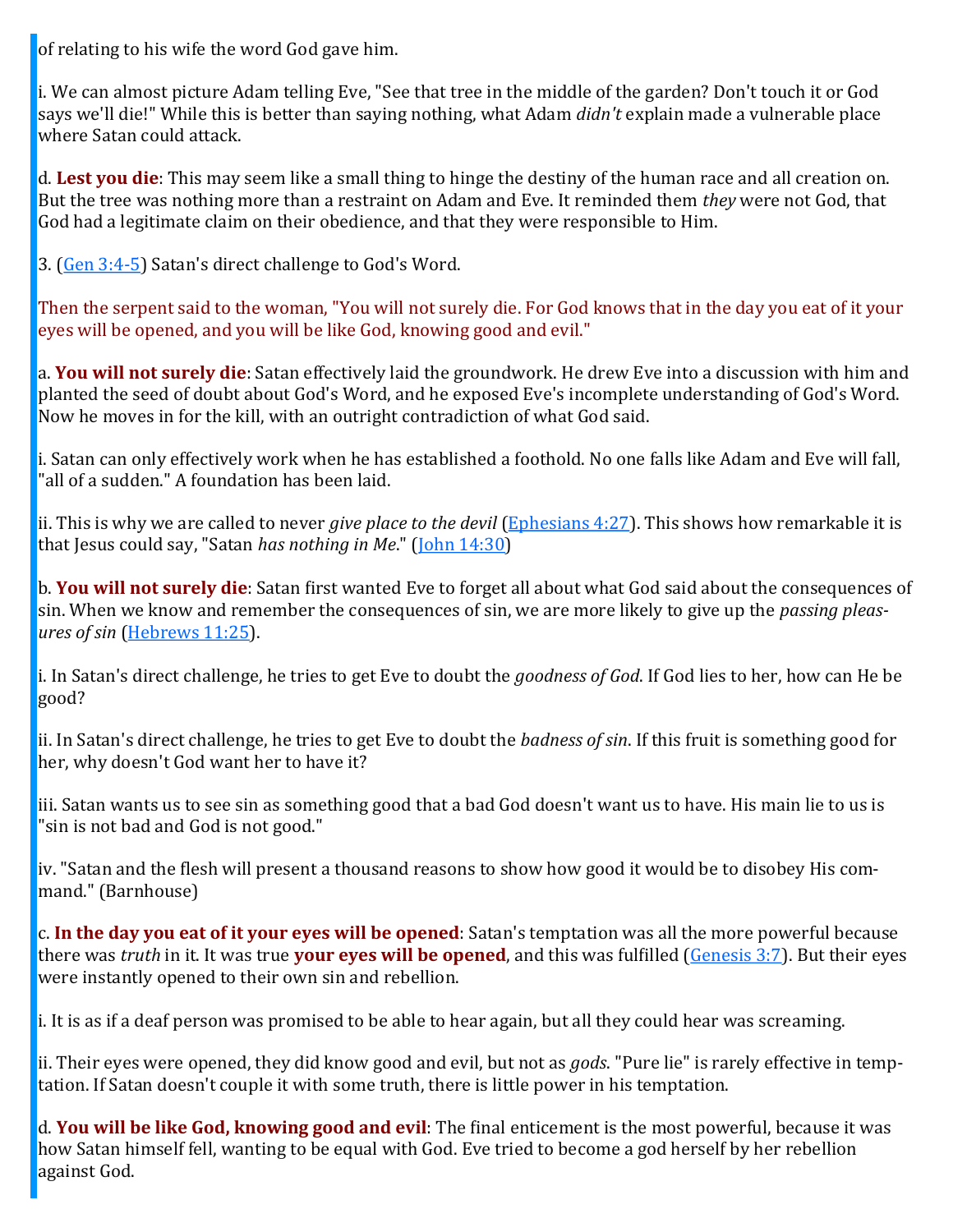i. Jewish rabbis embellish on Satan's temptation to Eve: "Nothing but malice has prompted God's command, because as soon as you eat of it, you will be as God. As He creates and destroys worlds, so will you have the power to create and destroy. As He does kill and revive, so will you have the power to kill and revive. God Himself ate first of the fruit of the tree, and then He created the world. Therefore, He forbids you to eat of it, lest you create other worlds … Hurry now and eat the fruit of the tree in the midst of the garden, and become independent of God, lest He bring forth still other creatures that will rule over you."

ii. The goal of becoming God is the center of so many non-Christian religions, including Mormonism. But in our desire to be gods, we become like Satan (who said, *I will ascend into heaven, I will exalt my throne above the stars of God … I will be like the Most High* [\[Isaiah 14:13](https://www.blueletterbible.org/kjv/isaiah/14/13-14/s_693013)-14]) instead of being like Jesus, who came as a servant [\(Matthew 20:28\).](https://www.blueletterbible.org/kjv/matthew/20/28/s_949028)

iii. The New Age movement and the desire to be "god" are just as strong as ever. According to a 1992 survey, as many as 12 million Americans can be considered active participants in the New Age movement, and another 30 million are avidly interested. If all these people were brought together in a church-like organization, it would be the third largest religious denomination in America. More than 90% of the subscribers to New Age Magazine are college graduates, compared to half the general population.

iv. In 1995, New Age influence made it all the way to the White House. New Age author Marianne Williamson (writer of *A Course In Miracles*), guru to many of Hollywood's spiritual seekers, spent a night at the White House as the personal guest of Hillary Clinton. And Anthony Robbins, motivational guru and king of late-night infomercials, consulted with President Clinton at Camp David. Robbins is also recognized as a leader in the New Age movement.

B. The sin of Adam and Eve and the fall of the human race.

1. ([Gen 3:6\)](https://www.blueletterbible.org/kjv/genesis/3/6/s_3006) Adam and Eve both disobey God in their own way.

So when the woman saw that the tree was good for food, that it was pleasant to the eyes, and a tree desirable to make one wise, she took of its fruit and ate. She also gave to her husband with her, and he ate.

a. **So when the woman saw**: Eve surrendered to this temptation in exactly the way John describes in [1 John](https://www.blueletterbible.org/kjv/1john/2/16/s_1161016)  [2:16.](https://www.blueletterbible.org/kjv/1john/2/16/s_1161016) First, she gave in to the lust of the flesh (**saw that it was good for food**), then she gave in to the lust of the eyes (**pleasant to the eyes**), then she gave in to the pride of life (**desirable to make one wise**).

i. Jesus was tempted in the same three-fold way: an appeal to the physical appetites, an appeal to covetous and emotional desires, and an appeal to pride ([Matthew 4:1](https://www.blueletterbible.org/kjv/matthew/4/1-11/s_933001)-11).

b. **The woman saw that the tree was good for food**: Eve's perceptions were partially true and partially false. The tree was *not* really **good for food**, though Eve was deceived into thinking it was so. The fruit probably was **pleasant to the eyes**, though that shouldn't mean much. And it was only true in Eve's *mind* that the tree was **desirable to make one wise**.

i. We can see the total truth of Paul's statement in [1 Timothy 2:14,](https://www.blueletterbible.org/kjv/1timothy/2/14/s_1121014) that Eve was *deceived* when she sinned. In her mind, she thought she was doing something good for herself.

c. **She took of its fruit and ate**: Satan could tempt Eve, but she didn't have to take it. The taking was all her doing. Satan couldn't cram the fruit down her throat. Eve was responsible. She couldn't rightly say, "the devil made me do it."

i. As with every temptation, God had made for Eve a *way of escape* [\(1 Corinthians 10:13\)](https://www.blueletterbible.org/kjv/1corinthians/10/13/s_1072013). She could have simply run from Satan and the tree, but Eve didn't take God's way of escape.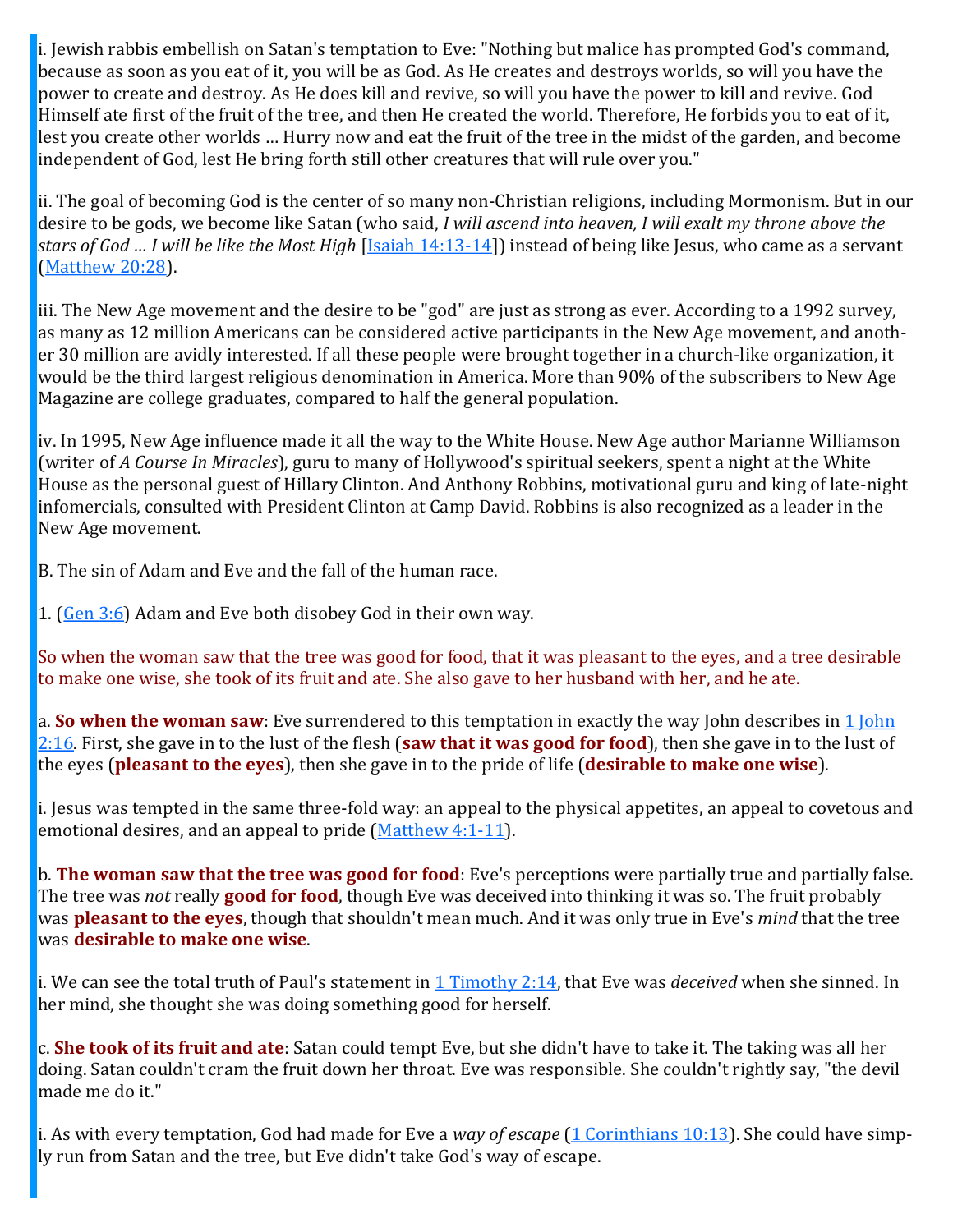d. **She also gave to her husband with her**: Not only did Eve sin, but she became the agent of temptation for Adam. But when Adam ate, he was not deceived as Eve was. Adam sinned with his eyes wide open, in open rebellion against God.

i. Therefore, it is Adam, not Eve, who bears the responsibility for the fall of the human race and for the introduction of death into the created order ([Romans 5:12,](https://www.blueletterbible.org/kjv/romans/5/12/s_1051012) [1 Corinthians 15:22\)](https://www.blueletterbible.org/kjv/1corinthians/15/22/s_1077022). Eve was tricked into sinning; Adam knew exactly what he was doing [\(1 Timothy 2:14\)](https://www.blueletterbible.org/kjv/1timothy/2/14/s_1121014).

ii. Many have speculated that Adam sinned because he didn't want Eve to be alone in the fall, and he ate of the fruit out of a romantic impulse. This may well be true, but it makes Adam's sin not one bit less rebellious. Rebellion against God is not "better" when motivated by a romantic impulse.

iii. "Take and eat" will one day become verbs of salvation, but only after Jesus had lived in the world of Adam's curse and surrendered to death.

D. The curse and its aftermath.

1. ([Gen 3:14](https://www.blueletterbible.org/kjv/genesis/3/14-15/s_3014)-15) God's curse upon the serpent.

So the LORD God said to the serpent: "Because you have done this, you are cursed more than all cattle, and more than every beast of the field; on your belly you shall go, and you shall eat dust all the days of your life. And I will put enmity between you and the woman, and between your seed and her Seed; He shall bruise your head, and you shall bruise His heel."

a. **And the LORD God said to the serpent**: When God spoke to Adam and to Eve, He asked them each questions. God didn't ask Satan (the being animating the serpent) any questions, because there was nothing to teach him.

b. **You are cursed more than all cattle**: The first part of the curse is directed at the animal that Satan used to bring the temptation. God commanded the serpent to slither on the ground instead of walking on legs like any other animal.

i. Adam and Eve must have been terrified as this once-beautiful creature called a serpent was transformed into the creeping, slithering, hissing snake we know today. They must have thought, "It's our turn next!"

ii. **I will put enmity between you and the woman**: In addition, there is a natural aversion between mankind and serpents, especially on the part of women.

c. **You shall eat dust all the days of your life**: This was true of the serpent as an animal, but it is also true of Satan. To **eat dust** has the idea of *total defeat* [\(Isaiah 65:25,](https://www.blueletterbible.org/kjv/isaiah/65/25/s_744025) [Micah 7:17\).](https://www.blueletterbible.org/kjv/micah/7/17/s_900017) God's judgment on Satan is for him to always know defeat. He will always reach for victory, but always fall short of it.

i. Satan was, in his own thinking, majestic and triumphant over Jesus on the cross, but he failed. In attacking Jesus, Satan made his own doom certain.

ii. In Jesus, we share in the victory over Satan: *And the God of peace will crush Satan under your feet shortly.* [\(Romans 16:20\)](https://www.blueletterbible.org/kjv/romans/16/20/s_1062020)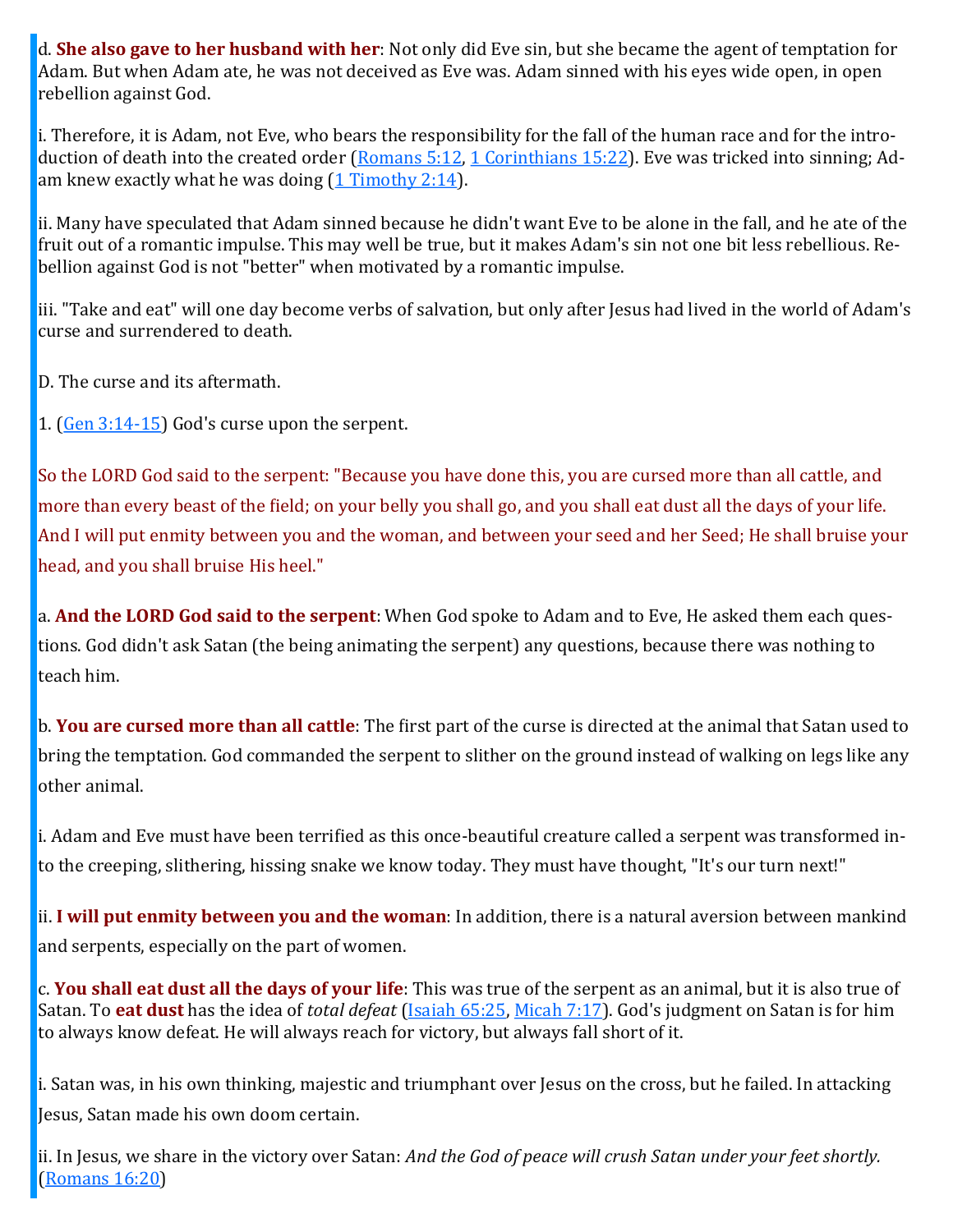d. **Enmity between you and the woman, and between your seed and her Seed**: The second part of the curse is directed against Satan himself. God placed a natural animosity between Satan and mankind. **Enmity** has the idea of ill will, hatred, and a mutual antagonism. Satan's hatred of Eve was nothing new; it was already present - but now man will, generally speaking, have antagonism towards Satan.

i. The "friendship" Eve and the serpent seemed to enjoy earlier in the chapter is finished. There is now a natural fear of Satan in the heart of man.

ii. If we are born naturally rebellious against God, we are also born cautious and afraid of Satan. One must be hardened to willingly and knowingly serve Satan. Instinctively, we don't serve God or Satan; we serve ourselves (which is fine with Satan).

e. **He shall bruise your head, and you shall bruise His heel**: In this, God prophesies the doom of Satan, showing that the real battle is between Satan and the **Seed** of the Woman.

i. There is no doubt this is a prophecy of Jesus' ultimate defeat of Satan. God announced that Satan would wound the Messiah (**you shall bruise His heel**), but the Messiah would crush Satan with a mortal wound (**He shall bruise your head**).

ii. The **heel** is the part within the serpent's reach. Jesus, in taking on humanity, brought Himself near to Satan's domain so Satan could strike Him.

iii. This prophecy also gives the first hint of the virgin birth, declaring the Messiah - the Deliverer - would be the Seed of the Woman, but not of the man.

iv. [Genesis 3:15](https://www.blueletterbible.org/kjv/genesis/3/15/s_3015) has been called the *protoevangelium*, the first gospel. Luther said of this verse: "This text embraces and comprehends within itself everything noble and glorious that is to be found anywhere in the Scriptures." (Leupold)

f. **He shall bruise your head**: For God to see the defeat of Satan at Satan's first flush of victory shows God knew what He was doing all along. God's plan wasn't "set back" when Adam and Eve sinned, because God's plan was to bring forth something greater than man in the innocence of Eden. God wanted more than *innocent* man; His plan is to bring forth *redeemed* man.

i. Redeemed man - this being who is greater than innocent man - is only possible because man had something to be redeemed from.

2. ([Gen 3:16\)](https://www.blueletterbible.org/kjv/genesis/3/16/s_3016) God's curse upon the woman.

To the woman He said: "I will greatly multiply your sorrow and your conception; in pain you shall bring forth children; your desire shall be for your husband, and he shall rule over you."

a. **I will greatly multiply your sorrow**: God first cursed the woman with multiplied sorrow. Men and women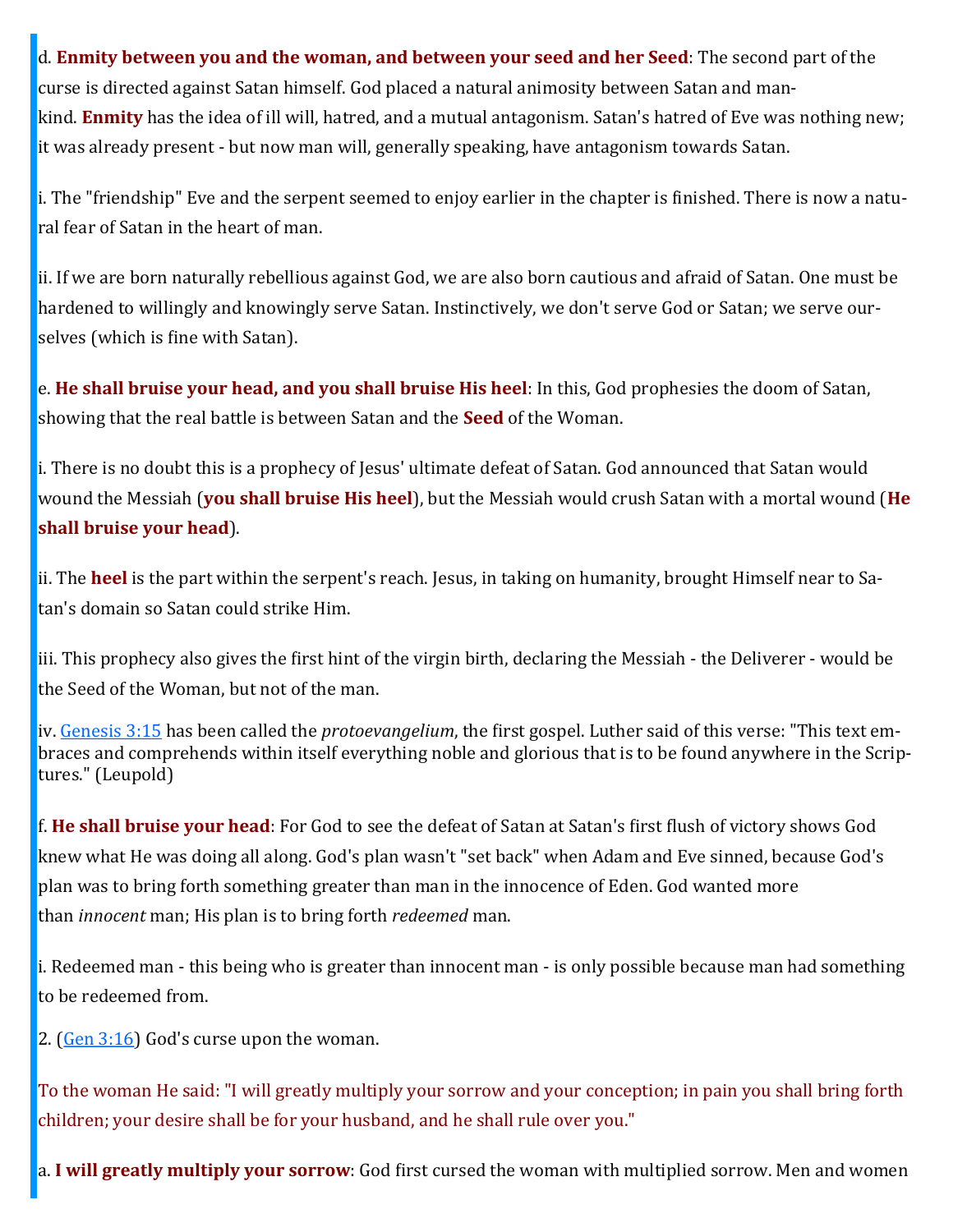have each known sorrow throughout history, yet the unique sorrow of women is well known.

i. Under Jesus, some of the effects of the curse are relieved, and it has been the Christianizing of society that brought rights and dignity to women.

ii. "It is difficult for women in Christian lands to realize the miseries of their hundreds of millions of sisters in pagan lands, where the lot of women is little above that of cattle. Where the gospel has gone, the load has been lifted, and woman in Christ has become the reflection of the redeemed Church, the bride of Christ." (Barnhouse)

b. **Your sorrow and your conception; in pain you shall bring forth children**: The first curse upon women is a broad one. It has the idea that women would experience pain in regard to their children in general, not just in the act of giving birth. God ordained that the pain with which women bring children into this world be an example of the pain they experience more generally in life.

i. It has been observed that women bring forth children with more pain than just about any other creature.

c. **Your desire shall be for your husband**: This is true of women in a way that it is not true for men. "This verse will be understood better when it is realized that the desire of man toward his wife alone is solely by God's grace and not by nature." (Barnhouse)

d. **Your desire shall be for your husband, and he shall rule over you**: The idea is to contrast the woman's **desire** and the husband's **rule over** her. This speaks of an inherent challenge in embracing the husband's role as leader of the home and family.

i. This same word for **desire** is used in [Genesis 4:7](https://www.blueletterbible.org/kjv/genesis/4/7/s_4007) of the *desire* of sin to master over Cain. Because of the curse, Eve would have to fight a desire to master her husband, a desire that works against God's ordained order for the home.

ii. The principle of Adam's headship as a husband was established before the fall (see [Genesis 2:18](https://www.blueletterbible.org/kjv/genesis/2/18/s_2018) and [2:22\).](https://www.blueletterbible.org/kjv/genesis/2/22/s_2022) Now the curse on Eve makes it much harder for her to submit and flow with God's institution of male headship in the home.

iii. "As a result of the fall, man no longer rules easily; he must fight from his headship. Sin has corrupted both the willing submission of the wife and the loving headship of the husband. The woman's desire is to control her husband (to usurp his divinely appointed headship), and he must master her, if he can. So the rule of love founded in paradise is replaced by struggle, tyranny and domination." (Susan T. Foh, cited in Boice)

3. ([Gen 3:17](https://www.blueletterbible.org/kjv/genesis/3/17-19/s_3017)-19) God's curse upon the man.

Then to Adam He said, "Because you have heeded the voice of your wife, and have eaten from the tree of which I commanded you, saying, 'You shall not eat of it': "Cursed is the ground for your sake; in toil you shall eat of it all the days of your life. Both thorns and thistles it shall bring forth for you, and you shall eat the herb